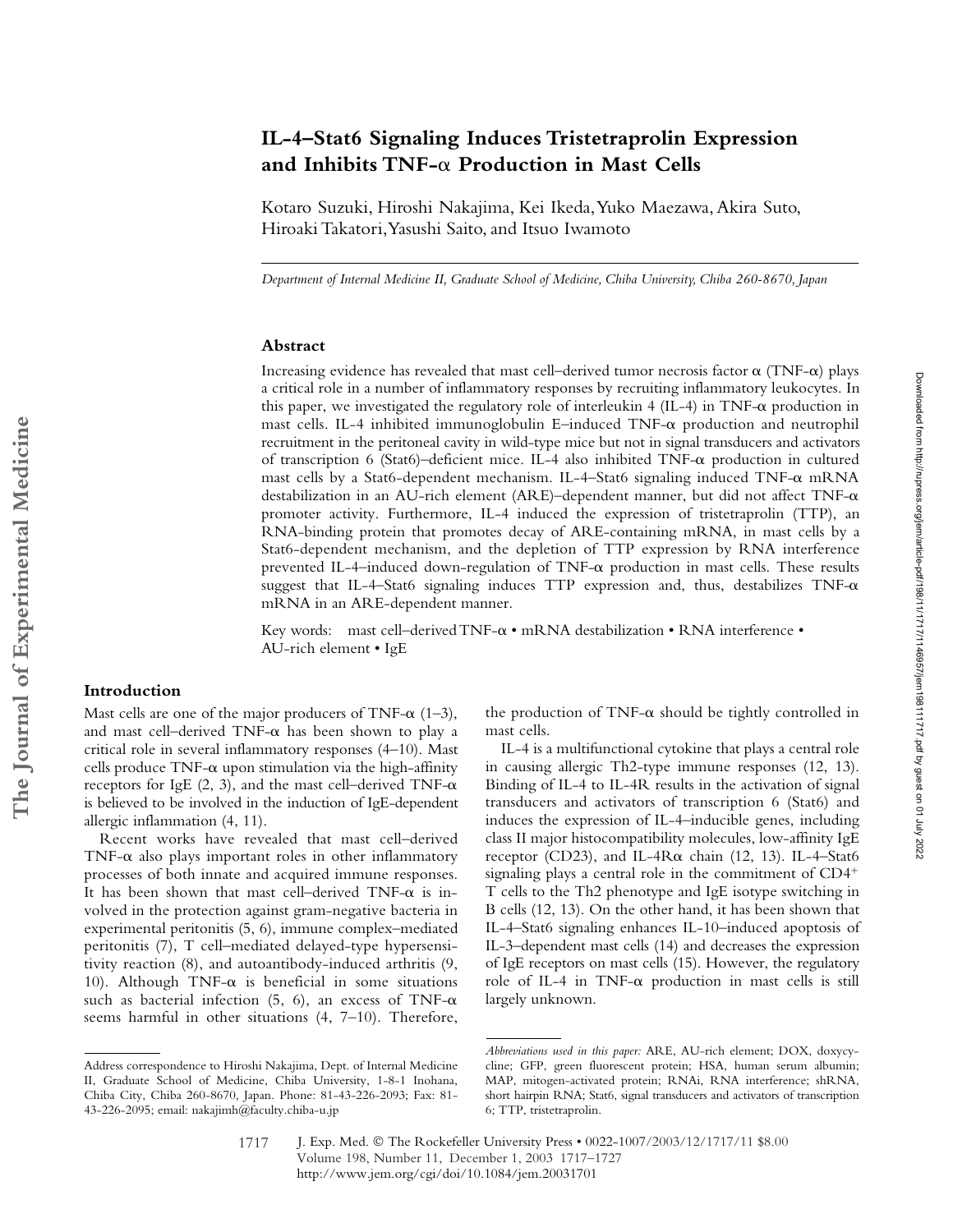In this paper, we investigated the molecular basis for IL- $4$ -induced regulation of TNF- $\alpha$  production in mast cells. We found that IL-4-Stat6 signaling down-regulated TNF- $\alpha$ production in mast cells by destabilizing mRNA in an AU-rich element (ARE)–dependent manner. We also found that IL-4 induced the expression of tristetraprolin (TTP), an RNA-binding zinc-finger protein that promotes decay of ARE-containing mRNAs (16–18), by a Stat6 dependent mechanism and that the depletion of TTP by RNA interference (RNAi) prevented IL-4–induced downregulation of TNF- $\alpha$  production. Our results indicate that IL-4–Stat6 signaling induces TTP expression and subsequent ARE-dependent mRNA destabilization, resulting in the down-regulation of TNF- $\alpha$  production in mast cells.

#### **Materials and Methods**

*Mice.* Stat6-deficient (Stat6<sup>-/-</sup>) mice (19) were backcrossed for more than eight generations onto C57BL/6 mice (Japan SLC) or BALB/c mice (Charles River Laboratories), and the littermate WT mice were used as controls. C57BL/6 background mice were used except for the experiments of IgE-dependent latephase reactions. Stat $6^{-/-}$  mice were obtained from S. Akira and K. Takeda (both from Research Institute for Microbial Diseases, Osaka University, Osaka, Japan). Mice were housed in microisolator cages under pathogen-free conditions. All experiments were performed according to the guidelines of Chiba University.

*Constructs.* COOH-terminal–truncated Stat6 mutant at amino acid 673 (673 Stat6) was described previously (20). A constitutively active form of Stat6 (Stat6VT; reference 21), which has two alanine substitutions at amino acids 547 and 548, was generated using a PCR-based site-directed mutagenesis kit according to the manufacturer's instruction (Stratagene). All mutations were confirmed by DNA sequencing.

*Cell Culture.* BMMCs were prepared and maintained as described previously (20). More than 98% of cells obtained after 4 wk of culture were morphologically mast cells and positive for c-kit expression. CFTL-15 cells (obtained from M.A. Brown, Emory University School of Medicine, Atlanta, GA), a murine mast cell line, were cultured in RPMI 1640 medium containing 10% heat-inactivated FCS, 50 mM  $\beta$ -mercaptoethanol, 2 mM L-glutamine, antibiotics, and 10% (vol/vol) murine IL-3 transfectant X63 cell–conditioned medium as a source of IL-3 (complete RPMI 1640 medium). X63–IL-3 cells were obtained from H. Karasuyama (Tokyo Metropolitan Organization of Medical Science, Tokyo, Japan).

*Stimulation of BMMCs and CFTL-15 Cells.* For stimulation of BMMCs via Fc& receptors, BMMCs were incubated with 1  $\mu$ g/ml mouse anti-DNP IgE (YAMASA) at 37°C for 2 h, washed twice with RPMI 1640 medium, and incubated with 50 ng/ml DNP-HSA (human serum albumin; Sigma-Aldrich) at 37<sup>°</sup>C for 6 or 24 h. In some experiments, BMMCs or CFTL-15 cells were stimulated with 500 ng/ml A23187 (Sigma-Aldrich) at  $37^{\circ}$ C for 24 h. Where indicated, 10 ng/ml murine recombinant IL-4 (R&D Systems) was added to the culture.

*IgE-dependent Late-phase Reactions.* IgE-dependent late-phase reactions in the mouse peritoneal cavity were induced as described previously (22). In brief, mouse anti-DNP IgE (100  $\mu$ g per mouse) or PBS (as a control) was injected intravenously to BALB/c mice or Stat6<sup>-/-</sup> mice. Murine IL-4 (1  $\mu$ g per mouse) or PBS (as a control) was injected intraperitoneally to the mice 24 h after anti-DNP IgE or PBS injection. 1 h later, DNP-HSA (6  $\mu$ g in 0.2 ml of saline) or saline (as a control) was injected intraperitoneally to the mice. Peritoneal lavage was performed with 1 ml of ice-cold PBS 8 h after DNP-HSA injection. The number of total cells in the lavage fluid was counted with a hemocytometer, and differential cell counts were determined on the cytospin cell preparations stained with Wright–Giemsa solution. The amount of TNF- $\alpha$  in the peritoneal lavage fluid was determined by ELISA as described in the next paragraph.

*Measurement of TNF-* $\alpha$  *by ELISA*. The amount of TNF- $\alpha$  in the culture supernatant or in the peritoneal lavage fluid was measured using a murine TNF- $\alpha$  ELISA kit (BD Biosciences). The assay was performed in duplicate according to the manufacturer's instructions. The detection limit was 15 pg/ml.

*Intracellular Staining for TNF-α.* BMMCs were stimulated with IgE engagement or A23187 in the presence or absence of 10 ng/ml IL-4 at  $37^{\circ}$ C for 6 h, with 2  $\mu$ M monensin (Sigma-Aldrich) added for the final 4 h to prevent cytokine release. Cells were harvested, washed with PBS, and stained with anti–c-kit PE (2B8; BD Biosciences) for 30 min at  $4^{\circ}$ C. Cells were washed with PBS, fixed with IC Fix (Biosource International), permeabilized with IC Perm (Biosource International), and stained with anti–TNF- $\alpha$  allophycocyanin (MP6-XT22; BD Biosciences) for 30 min at 4 C. After washing, cells were analyzed on FACScalibur™ using CELLQuest™ software.

*Retrovirus-mediated Gene Expression.* To overcome the limited efficiency of transfection on BMMCs, we used a bicistronic retrovirus system, in which infected cells were identified by coexpressed green fluorescent protein (GFP; pMX-IRES-GFP vector; reference 23) or coexpressed Thy1.1 (MSCV-IRES-Thy1.1 vector, obtained from P. Marrack, National Jewish Medical and Research Center, Denver, CO; reference 24). pMX-IRES-GFP vector was obtained from T. Kitamura (Institute of Medical Science, University of Tokyo, Tokyo, Japan). Retroviral vectors pMX-WT Stat6-IRES-GFP, pMX-673 Stat6-IRES-GFP, and pMX-IRES-GFP (as a control) were described previously (20). Retrovirus-mediated gene expression for BMMCs was performed as described previously (20). Efficiency of infection to BMMCs was 8–15% in all viruses as assessed by FACS®.

CFTL-15 cells were infected with retroviruses of MSCV-Stat6VT-IRES-Thy1.1 or MSCV-IRES-Thy1.1 (as a control), and retrovirus-infected cells  $(Thy1.1<sup>+</sup>$  cells) were purified by magnetic cell sorting as described previously (20). The purity of Thy $1.1^+$  cells was routinely  $>$ 95%.

*TNF-α Promoter Assay.* Reporter construct of TNF-α promoter (pGL3TNF; reference 25), in which full-length murine TNF- $\alpha$  promoter (26) drives the luciferase gene, was a gift from E.W. Gelfand (National Jewish Medical and Research Center, Denver, CO). CFTL-15 cells were transfected with pGL3TNF in the presence of pRL-TK (Promega) in 800  $\mu$ l of serum-free RPMI 1640 medium at 960  $\mu$ F/300 V. Where indicated, WT Stat6 expression vector (pcDNA3 Stat6), Stat6VT expression vector (pcDNA3 Stat6VT), or pcDNA3 (as a control) was cotransfected. After cells were cultured in complete RPMI 1640 medium at 37°C for 12 h, aliquoted cells were left treated or untreated with 10 ng/ml IL-4 for another 12 h. The luciferase activity was measured by the dual luciferase assay system (Promega) according to the manufacturer's instructions. Firefly luciferase activity of pGL3TNF was normalized by Renilla luciferase activity of pRL-TK. All values were obtained from experiments performed in triplicate and repeated at least three times.

Translational Activation Assay. 3'-UTR of TNF-a mRNA (709–1463 from the translation start site) was inserted into XbaI–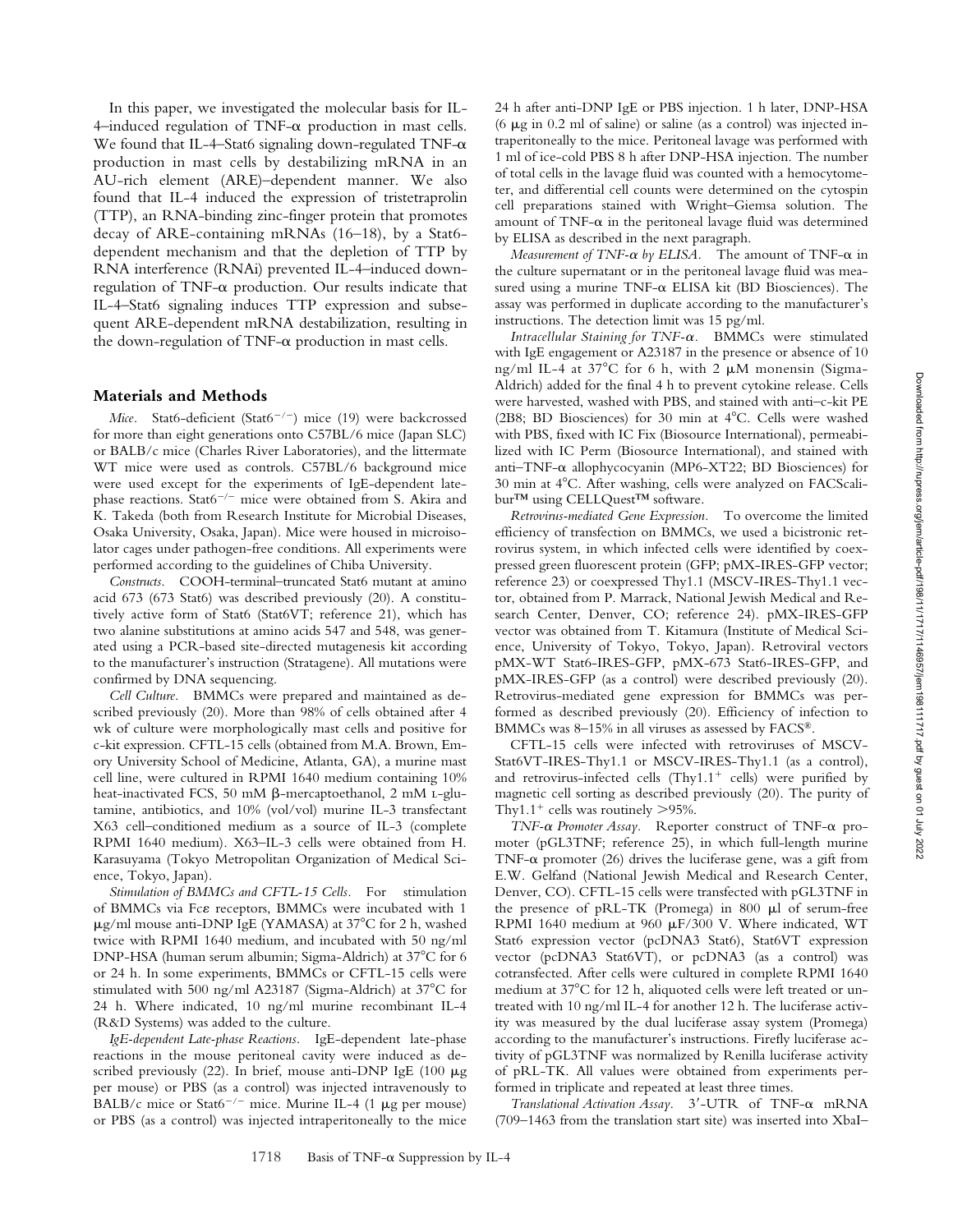BamHI site of pGL3-promoter vector (Promega) to construct pGL3 TNF ARE(+). pGL3 TNF ARE(-), in which a 69-bp element (from 1128 to 1196) containing six reiterated repeats of the (T)TAAAT(AT) motif was deleted from pGL3 TNF  $ARE(+)$ , was generated by site-directed deletion as described previously (27). CFTL-15 cells were transfected with either pGL3 TNF ARE(+) or pGL3 TNF ARE(-) in the presence of pRL-TK at 960 µF/300 V. Where indicated, pcDNA3 Stat6, pcDNA3 Stat6VT, or pcDNA3 was cotransfected. After cells were cultured in complete RPMI 1640 medium at 37°C for 12 h, aliquoted cells were left treated or untreated with 10 ng/ml IL-4 for another 12 h. Firefly luciferase activity of pGL3 TNF  $ARE(+)$  or pGL3 TNF  $ARE(-)$  was normalized by Renilla luciferase activity of pRL-TK.

*Analysis of mRNA Decay.* pTet-BBB vector, in which tetresponsive element drives rabbit  $\beta$ -globin transcription, and pTet- $\rm BBB~ARE^{TNF}$ , in which TNF- $\alpha$  ARE is inserted to pTet-BBB vector at downstream of rabbit  $\beta$ -globin gene, were gifts from A.B. Shyu (The University of Texas Houston Medical School, Houston, Texas; reference 28). To measure the rate of mRNA decay, we modified the experimental system that was developed by Loflin et al. (28). In brief, CFTL-15 cells were first infected with MSCV-Stat6VT-IRES-Thy1.1 retrovirus or MSCV-IRES-Thy1.1 retrovirus (as a control). Infected cells  $(Thy1.1<sup>+</sup>$  cells) were purified by magnetic cell sorting and transfected with pTet-BBB ARETNF or pTet-BBB in the presence of pTet-Off vector,

which expresses the tet-responsive transcriptional activator (BD Biosciences and CLONTECH Laboratories, Inc.). G418-resistant clones were selected by limiting dilution and the presence of pTet-Off as well as pTet-BBB ARETNF or pTet-BBB vector in the clone was confirmed by PCR. These clones were cultured in the presence of 100 ng/ml doxycycline (DOX) for 16 h, and DOX was removed from the culture for 4 h to resume transcription from pTet-BBB ARETNF or pTet-BBB. These clones were added with DOX to block further transcription. At indicated times after the addition of DOX, total RNA was isolated and the amount of rabbit  $\beta$ -globin mRNA was determined by Taqman PCR analysis using ABI PRISM 7000 (Applied Biosystems). The following primers and a fluorogenic probe were used: sense primer, 5'-TCGCTGCAAATGCTGTTATGAAC-3'; antisense primer, 5'-GAATTCTTTGCCAAAATGATGAGA-3'; and probe, 5'-FAM-CTGGACAACCTCAAG-MGB-3'. The levels of rabbit  $\beta$ -globin mRNA were normalized to the levels of glyceraldehyde-3-phosphate dehydrogenase mRNA (Applied Biosystems).

*RT-PCR Assay.* Total RNA was prepared and RT-PCR was performed as described previously (29). PCR primers for TTP cDNA were used as follows: 5'-TCTCTGCCATCTAC-GAGAGCCTC-3' and 5'-GCTGATGCTTTGTCGCAGCA-CATG-3'. RT-PCR for  $\beta$ -actin was performed as a control. All PCR amplifications were performed at least three times with multiple sets of experimental RNAs.



**Figure 1.** IL-4 inhibits IgEinduced neutrophil recruitment into the peritoneal cavity through a Stat6-dependent mechanism. (A) IgE engagement induces neutrophil recruitment into the peritoneal cavity. Anti-DNP IgE or PBS (as a control) was first injected intravenously to BALB/c mice. DNP-HSA or saline (as a control) was injected intraperitoneally to the mice 25 h after anti-DNP IgE sensitization. 8 h after DNP-HSA injection, the number of total cells, neutrophils, and mast cells in the peritoneal lavage fluid was determined. Data are mean  $\pm$  SD from five mice in each group. \*, Significantly different from the mean value of control group (saline injection).  $\star$ , P < 0.05. \*\*,  $P < 0.01$ . (B and C) IL-4 inhibits IgE-induced neutrophil recruitment through a Stat6 dependent mechanism. Similar to A, anti-DNP IgE or PBS was injected intravenously to Stat6 deficient (Stat6<sup>-/-</sup>) mice or the littermate wild-type (WT) mice. 1 µg recombinant IL-4 or PBS (as a control) was injected intraperitoneally to the mice 24 h after anti-DNP IgE sensitization. 1 h later, DNP-HSA or saline was injected intraperitoneally to the mice. 8 h after DNP-HSA injection, the number of total

cells, neutrophils, and mast cells (B) as well as the amount of TNF- $\alpha$  (C) in the peritoneal lavage fluid was determined. Data are mean  $\pm$  SD from four mice in each group. ND, not detectable. \*, Significantly different from the mean value of control group (PBS). \*,  $P < 0.05$ . \*\*,  $P < 0.01$ .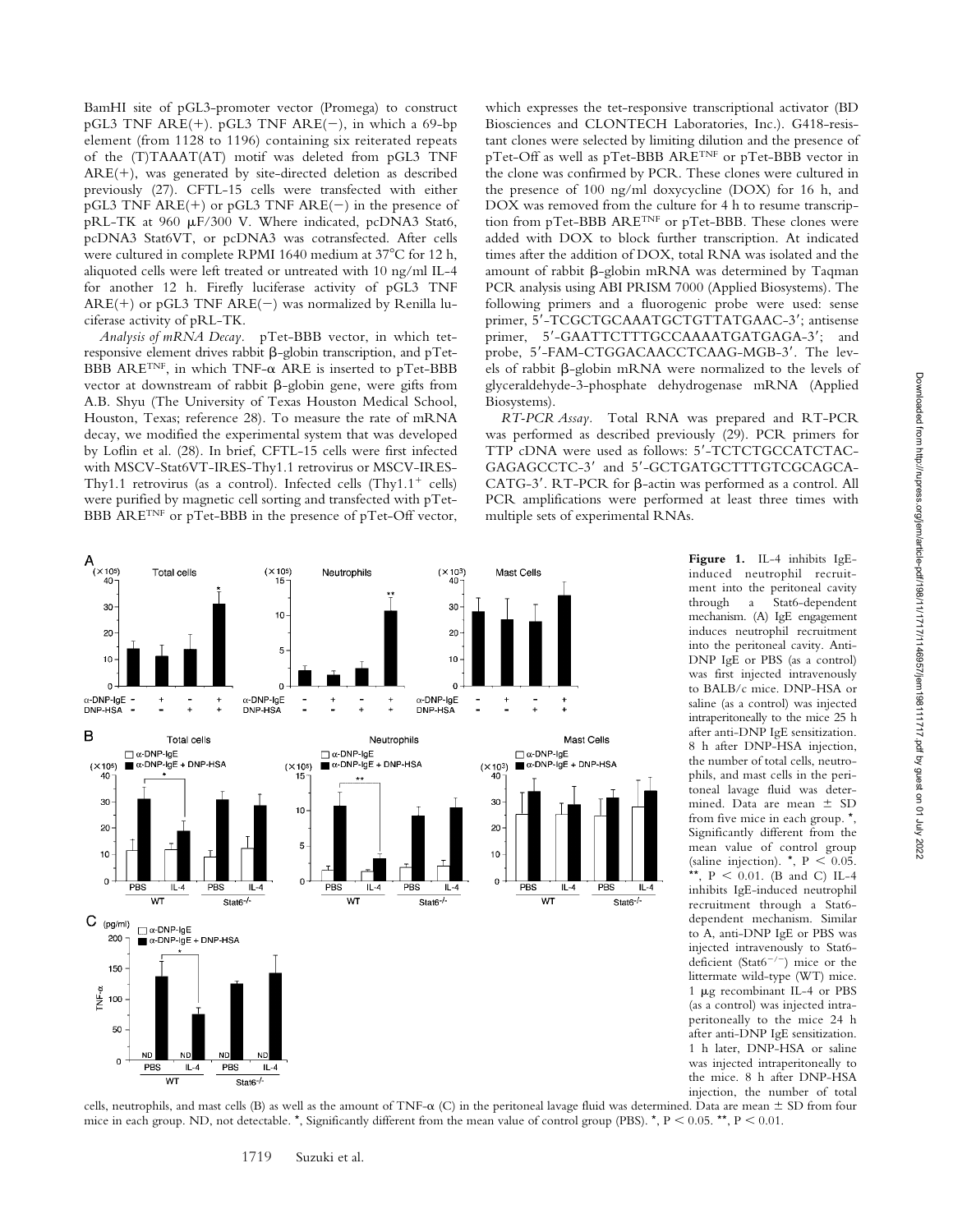*Immunoblotting.* Whole cell extracts were prepared and immunoblotting was performed as described previously (20). Antiserum to TTP (H-120) was purchased from Santa Cruz Biotechnology, Inc.

*TTP Promoter Assay.* Murine TTP promoter, either  $-691$  to  $+59$  or  $-524$  to  $+59$ , was amplified by PCR using a 2.1-kb fragment of murine TTP promoter (a gift from P.J. Blackshear, National Institute of Environmental Health Sciences, Research Triangle Park, NC; reference 30) as a template and inserted into KpnI–XhoI site of pGL3-basic vector (Promega) to generate TTP-691Luc or TTP-524Luc. TTP-691mtLuc, in which Stat6 binding site (TTCctaaGAA from  $-576$  to  $-567$ ) was mutated to TTTctaaGAA, was generated using a PCR-based site-directed mutagenesis kit (Stratagene). CFTL-15 cells were infected with MSCV-Stat6VT-IRES-Thy1.1 retrovirus or MSCV-IRES-Thy1.1 retrovirus (as a control) and infected cells  $(Thy1.1<sup>+</sup>$  cells) were purified by magnetic cell sorting. The purified cells were transfected with either TTP-691Luc, TTP-524Luc, or TTP-691mtLuc in the presence of pRL-TK at 960  $\mu$ F/300 V. After cells were cultured in complete RPMI 1640 medium at 37°C for 24 h, firefly luciferase activity of TTP-691Luc, TTP-524Luc, or TTP-691mtLuc was measured and normalized by Renilla luciferase activity of pRL-TK.

*TTP Short Hairpin RNA (shRNA)–expressing CFTL-15 Cells.* To deplete the expression of TTP, we used RNAi with shRNA expression vector (pSuppressor Neo; Imgenex). Targets of small interfering RNA are as follows: TTP shRNA A (5-ACTCG-GACTCCATCCCGTCT-3', corresponding to 160-179 of the murine TTP mRNA); TTP shRNA B (5'-GCATCAGCT-TCTCCGGCTTG-3, corresponding to 586–605); and TTP



shRNA C (5'-GAGACCCTAACCAGGCCTG-3', corresponding to 763–781). We confirmed that all sequences were unique for TTP (unpublished data). Construction of shRNA expression vectors was performed according to the manufacturer's instruction. CFTL-15 cells were transfected with these vectors and cultured with  $0.8$  mg/ml G418 at  $37^{\circ}$ C for 14 d. G418-resistant clones were selected by limiting dilution.

*Data Analysis.* Data are summarized as mean  $\pm$  SD. The statistical analysis of the results was performed by the unpaired Student's *t* test. p-values 0.05 were considered significant.

## **Results**

IL-4 Inhibits IgE-induced TNF- $\alpha$  Production and Neutrophil *Recruitment through a Stat6-dependent Mechanism.* First, we investigated the role of IL-4–Stat6 signaling in IgE-mediated inflammatory responses in vivo. We used a murine model of IgE-dependent late-phase reaction, in which neutrophil recruitment is induced into the peritoneal cavity upon IgE engagement through the activation of mast cells (22). Mice were passively sensitized with anti-DNP IgE, and subsequently IgE was engaged by an intraperitoneal injection of DNP-HSA. As shown in Fig. 1 A, at 8 h after DNP-HSA injection, the number of leukocytes in the peritoneal cavity was increased in the mice that were sensitized with anti-DNP IgE. The number of neutrophils recovered from the peritoneal cavity was significantly increased by DNP-HSA injection in sensitized mice (saline

> Figure 2. IL-4-Stat6 signaling inhibits  $TNF-\alpha$ production in mast cells. (A) IL-4 inhibits IgE-induced TNF- $\alpha$  release from WT BMMCs but not from Stat $6^{-/-}$  BMMCs. WT BMMCs or Stat $6^{-/-}$  BMMCs were incubated with anti-DNP IgE for 2 h, and surface IgE was cross-linked with or without DNP-HSA in the presence or absence of 10 ng/ml IL-4. 24 h later, the amount of  $TNF-\alpha$  in the supernatant was measured by ELISA. Data are mean  $\pm$  SD from five independent experiments. ND, not detectable. \*, Significantly different from the mean value of control group (PBS).  $\star$ , P < 0.01. (B) IL-4 inhibits IgE-induced TNF- $\alpha$  production from WT BMMCs but not from Stat6<sup>-/-</sup> BMMCs. WT BMMCs or Stat6<sup>-/-</sup> BMMCs were incubated with anti-DNP IgE and surface IgE was cross-linked with or without DNP-HSA for 6 h in the presence or absence of 10 ng/ml IL-4. Intracellular TNF-α was analyzed on FACS®. Representative FACS® profiles from five independent experiments are shown. (C) IL-4 inhibits A23187-induced  $TNF-\alpha$  production from WT BMMCs but not from Stat6<sup>-/-</sup> BMMCs. WT BMMCs or Stat6<sup>-/-</sup> BMMCs were stimulated with or without 500 ng/ml A23187 in the presence or absence of 10 ng/ml IL-4. 24 h later, the amount of  $TNF-\alpha$  in the supernatant was measured by ELISA. Data are mean  $\pm$  SD from five independent experiments. ND, not detectable. \*, Significantly different from the mean value of control group (PBS).  $\star$ , P < 0.01. (D) Expression of constitutively active Stat6 (Stat6VT) inhibits  $TNF-\alpha$  production. CFTL-15 cells were infected with MSCV-Stat6VT-IRES-Thy1.1 or MSCV-IRES-Thy1.1 (as a control) retroviruses and infected cells  $(Thy1.1<sup>+</sup>$  cells) were

sorted by MACS. Sorted cells were stimulated with or without 500 ng/ml A23187 for 24 h and the amount of TNF- $\alpha$  in the supernatant was measured by ELISA. Data are mean  $\pm$  SD from five independent experiments. ND, not detectable.  $\star$ , P < 0.01.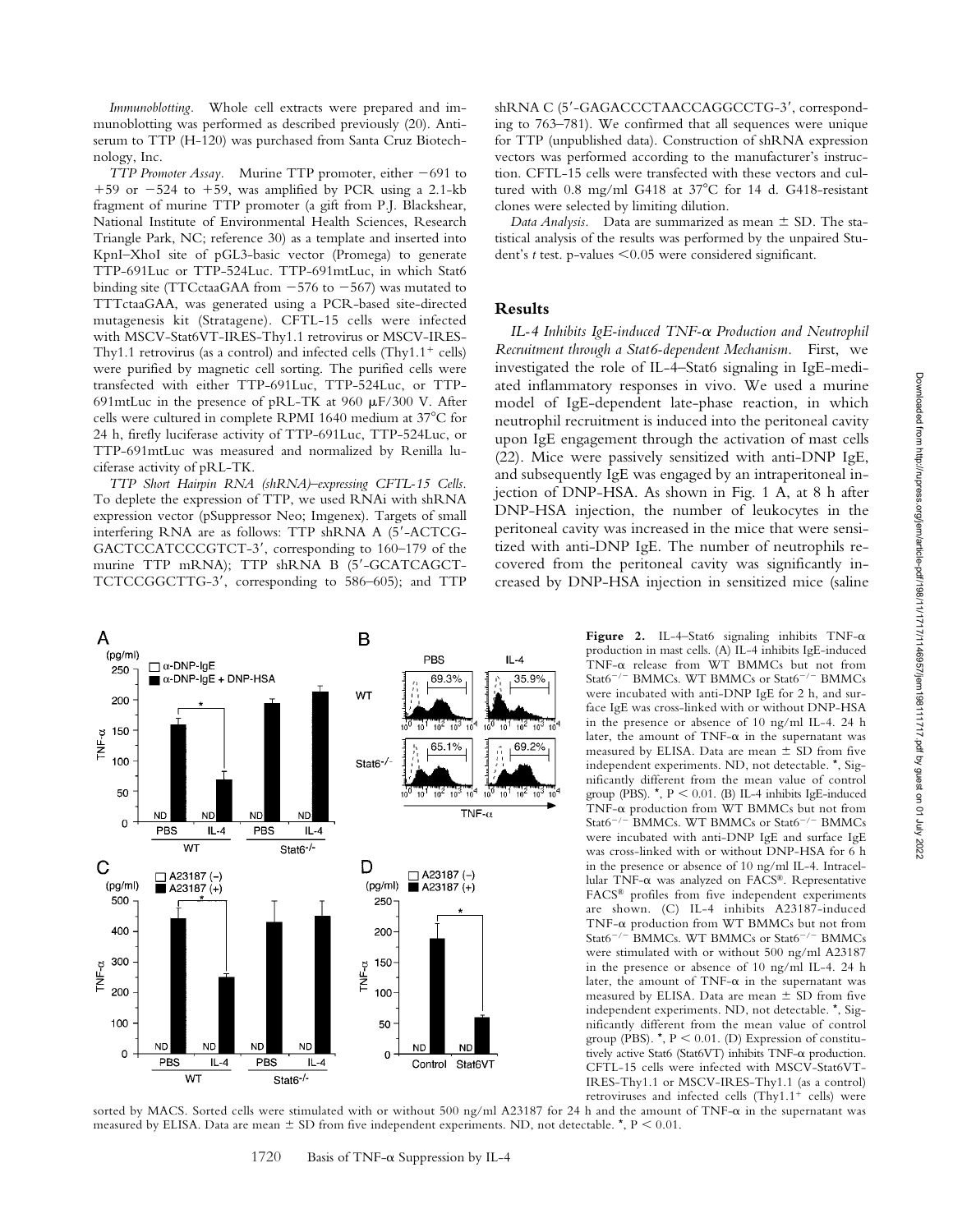$[2.0 \pm 0.4]$  vs. DNP-HSA  $[10.4 \pm 2.4 \times 10^5]$ ; mean  $\pm$ SD;  $n = 5$ ;  $P < 0.01$ ) (Fig. 1 A), whereas the number of mast cells was not affected by DNP-HSA injection (Fig. 1 A). IL-4 significantly inhibited IgE-induced neutrophil recruitment in the peritoneal cavity by 67% in WT mice without affecting the number of mast cells  $(n = 4; P \leq$ 0.01) (Fig. 1 B). By contrast, IL-4 did not inhibit IgEinduced neutrophil recruitment in Stat $6^{-/-}$  mice (Fig. 1) B). IL-4 also inhibited IgE-induced TNF- $\alpha$  production in the peritoneal cavity in WT mice but not in Stat6<sup>-/-</sup> mice (Fig. 1 C). These results suggest that IL-4–Stat6 signaling inhibits  $TNF-\alpha$  production and neutrophil recruitment during IgE- and mast cell–dependent late-phase reactions.

IL-4 Inhibits TNF-α Production in Mast Cells by a Stat6*dependent Mechanism.* To determine whether IL-4 down $regulates$  TNF- $\alpha$  production in mast cells and whether Stat6 is involved in this regulation, next we examined the effect of IL-4 on IgE-induced  $TNF-\alpha$  production in WT or Stat $6^{-/-}$  BMMCs. When IgE receptors on WT BMMCs were engaged with anti-DNP IgE plus DNP-HSA, a considerable amount of TNF- $\alpha$  was released (Fig. 2 A). Stat $6^{-/-}$  BMMCs also released a comparable amount of TNF- $\alpha$  to WT BMMCs upon IgE engagement (Fig. 2 A). IL-4 significantly inhibited IgE-induced  $TNF-\alpha$  release from WT BMMCs by 57% (PBS [158.5  $\pm$  11.0] vs. IL-4  $[68.2 \pm 13.7 \text{ pg/ml}]$ ;  $n = 5$ ;  $P < 0.01$ ) (Fig. 2 A), whereas IL-4 did not inhibit IgE-induced  $TNF-\alpha$  release from Stat6<sup>-/-</sup> BMMCs (PBS [192.9  $\pm$  7.96] vs. IL-4 [211.3  $\pm$  10.3 pg/ml]; *n* = 5) (Fig. 2 A). We evaluated  $TNF-\alpha$  production of BMMCs using intracellular staining, which enabled us to measure de novo  $\text{TNF-}\alpha$  production by adding monensin 2 h after IgE stimulation. As shown in Fig. 2 B, IL-4 decreased the number of TNF- $\alpha$ producing cells in IgE-stimulated WT BMMCs (PBS [69.3%] vs. IL-4 [35.9%]; percentage TNF- $\alpha$ -producing

cells; representative data from five independent experiments) but not in IgE-stimulated Stat $6^{-/-}$  BMMCs (PBS [65.1%] vs. IL-4 [69.2%];  $n = 5$ ). These results suggest that IL-4 inhibits de novo  $TNF-\alpha$  production in mast cells by a Stat6-dependent mechanism.

Because it has been demonstrated that IL-4–Stat6 signaling down-regulates IgE receptors on mast cells (15), it is possible that IL-4–induced down-regulation of TNF- $\alpha$ production in IgE-stimulated BMMCs results from the down-regulation of IgE receptors. To exclude this possibility, WT BMMCs or  $Stat6^{-/-}$  BMMCs were stimulated with calcium ionophore (A23187), which mimics IgEmediated activation, in the presence or absence of IL-4, and the levels of TNF- $\alpha$  in the supernatant were determined. Again, IL-4 significantly inhibited  $TNF-\alpha$  production from A23187-stimulated WT BMMCs (PBS [440.6  $\pm$ 34.5] vs. IL-4  $[247.8 \pm 14.6 \text{ pg/ml}$ ;  $n = 5$ ; P < 0.01) (Fig. 2 C) but not from Stat6<sup>-/-</sup> BMMCs (PBS [427.5  $\pm$ 74.6] vs. IL-4 [449.2  $\pm$  54.5 pg/ml];  $n = 5$ ) (Fig. 2 C). In $tracellular TNF- $\alpha$  staining confirmed that IL-4 inhibited$  $TNF-\alpha$  production from A23187-stimulated WT BMMCs but not from A23187-stimulated Stat6<sup>-/-</sup> BMMCs (unpublished data). IL-4 also inhibited  $TNF-\alpha$  production from LPS-stimulated WT BMMCs but not from LPSstimulated Stat $6^{-/-}$  BMMCs (unpublished data).

Next, we examined whether Stat6 activation is sufficient to down-regulate TNF- $\alpha$  production in mast cells using a constitutively active form of Stat6 (Stat6VT) (21). As shown in Fig. 2 D, when Stat6VT was expressed in a mast cell line (CFTL-15 cells) using retroviruses, Stat6VT significantly inhibited  $A23187$ -induced  $TNF-\alpha$  production (control virus [186.3  $\pm$  26.0] vs. Stat6VT virus [58.6  $\pm$ 2.83 pg/ml];  $n = 5$ ;  $P < 0.01$ ). These results indicate that Stat6 activation is sufficient for the down-regulation of  $TNF-\alpha$  production in mast cells.



1721 Suzuki et al.

Figure 3. The transcriptional activation domain of Stat6 is essential for IL-4-induced down-regulation of TNF- $\alpha$ production. Stat $6^{-/-}$  BMMCs were infected with retroviruses of pMX-WT Stat6-IRES-GFP, pMX-673 Stat6- IRES-GFP, or pMX-IRES-GFP (as a control). Cells were stimulated with anti-DNP IgE alone or anti-DNP IgE plus DNP-HSA for 6 h in the presence or absence of 10 ng/ml IL-4. Intracellular TNF- $\alpha$  was evaluated together with GFP by FACS®. Representative FACS® profiles from five independent experiments are shown.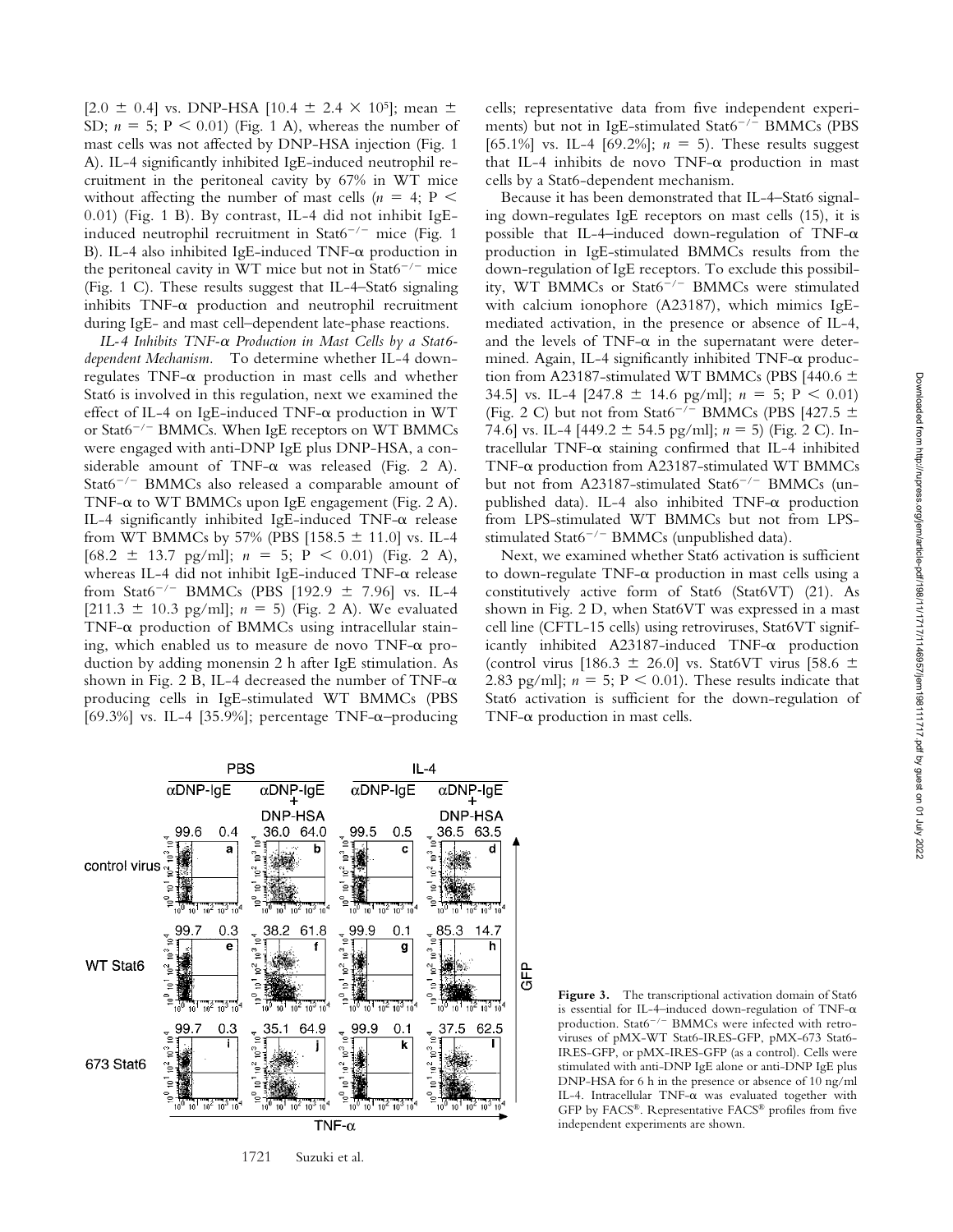

**Figure 4.** IL-4–Stat6 signaling does not inhibit  $TNF-\alpha$  promoter activity. CFTL-15 cells were transfected with pGL3TNF and pRL-TK in the presence of pcDNA3 Stat6, pcDNA3 Stat6VT, or pcDNA3 (as a control). 12 h later, cells were stimulated with or without 500 ng/ml A23187 in the presence or absence of 10 ng/ml IL-4. The luciferase activity was measured by the dual luciferase reporter system another 12 h later. Data are mean  $\pm$  SD from five independent experiments.

*Transcriptional Activation Domain of Stat6 Is Required for* IL-4–induced Down-regulation of TNF-α Production. To determine whether transcriptional activity of Stat6 is required for IL-4-induced down-regulation of TNF-a production, we examined the effect of IL-4 on Stat6<sup>-/-</sup> BMMCs that were reconstituted with WT Stat6 or 673 Stat6 (20), which lacks the transactivation domain. Stat6<sup>-/-</sup> BMMCs were infected with retroviruses of pMX-WT Stat6-IRES-GFP, pMX-673 Stat6-IRES-GFP, or pMX-IRES-GFP (as a control) and stimulated with IgE engagement (anti-DNP IgE  $+$  DNP-HSA) in the presence or absence of IL-4. Consistent with the data depicted in Fig. 2  $(A \text{ and } B)$ , IL-4 inhibited IgE-induced TNF- $\alpha$  production in WT Stat6-expressing Stat6<sup>-/-</sup> BMMCs (61.8 vs. 14.7%; percentage TNF- $\alpha$ –producing cells in infected GFP<sup>+</sup> populations) (Fig. 3, f vs. h). By contrast, IL-4 did not inhibit IgE-induced TNF- $\alpha$  production in 673 Stat6-expressing Stat6<sup>-/-</sup> BMMCs (64.9 vs. 62.5%) (Fig. 3, j vs. l) or in control Stat6<sup>-/-</sup> BMMCs (64.0 vs. 63.5%) (Fig. 3, b vs. d). In noninfected populations (GFP cells), IL-4 did not inhibit IgE-induced  $TNF-\alpha$  productions even when WT Stat6-expressing cells coexisted in the culture (Fig. 3, f vs. h). These results indicate that the transcriptional activity of Stat6 is required for IL-4–induced down-regulation of TNF- $\alpha$  production.

IL-4 Does Not Inhibit Transcription from TNF-α Promoter. To further address molecular mechanisms of IL-4–induced down-regulation of TNF- $\alpha$  production in mast cells, we next examined the effect of IL-4 on TNF- $\alpha$  promoter activity. In this experiment, pGL3TNF (25) that contains full-length murine  $TNF-\alpha$  promoter (26) was used as a reporter construct. CFTL-15 cells were transfected with pGL3TNF and the effect of IL-4 on A23187-induced transcription of pGL3TNF was examined. On the contrary to our expectation, IL-4 did not inhibit A23187-induced transcription of pGL3TNF (Fig. 4). IL-4 did not inhibit the transcription of pGL3TNF, even when WT Stat6 was coexpressed in CFTL-15 cells (Fig. 4). In addition, the expression of Stat6VT did not inhibit A23187-induced transcription of pGL3TNF (Fig. 4), although Stat6VT did inhibit A23187-induced  $TNF-\alpha$  production in CFTL-15 cells (Fig. 2 D). These results suggest that IL-4–Stat6 signaling does not inhibit  $TNF-\alpha$  promoter activity.



Figure 5. ARE in  $3'$ UTR of TNF- $\alpha$  mRNA is essential for IL-4– induced down-regulation of TNF- $\alpha$  production. (A) Schema of reporter constructs of pGL3 TNF ARE(+) and pGL3 TNF ARE(-). (B) IL-4 inhibits the luciferase activity of pGL3 TNF  $ARE(+)$  but not of pGL3 TNF  $ARE(-)$  by a Stat6-dependent mechanism. CFTL-15 cells were transfected with pRL-TK and either pGL3 TNF  $ARE(+)$  or pGL3 TNF ARE(-) in the presence of pcDNA3 Stat6, pcDNA3 Stat6VT, or pcDNA3 (as a control). 12 h later, cells were stimulated with or without 10 ng/ml IL-4. The luciferase activity was measured by the dual luciferase reporter system another 12 h later. Data are mean  $\pm$  SD from five independent experiments.  $\star$ , P < 0.05.  $\star$ , P < 0.01.

IL-4-Stat6 Signaling Down-regulates TNF- $\alpha$  mRNA Sta*bility by an ARE-dependent Mechanism.* The amount of mRNA is controlled not only by the de novo transcription but also by the stability of mRNA (18, 31). Given that the AREs residing in the  $3'$ UTR of TNF- $\alpha$  mRNA has been shown to be important for the regulation of gene expression (27, 32, 33), next we examined whether the ARE is involved in IL-4–induced down-regulation of TNF- $\alpha$  production in mast cells. We prepared two reporter constructs: pGL3 TNF ARE(+), in which 3'UTR of TNF-α mRNA was inserted just after the luciferase gene of pGL3-promoter vector and pGL3 TNF  $ARE(-)$ , in which 69 bp of ARE was deleted from  $pGL3$  TNF ARE(+) (Fig. 5 A). CFTL-15 cells were transfected with pGL3 TNF  $ARE(+)$ or pGL3 TNF  $ARE(-)$  in the presence of pcDNA3 Stat6, pcDNA3 Stat6VT, or pcDNA3 (as a control) and stimulated with or without IL-4. As shown in Fig. 5 B, IL-4 inhibited the luciferase activity of pGL3 TNF  $ARE(+)$ . IL-4-induced down-regulation of  $pGL3$  TNF ARE(+) was more profound when WT Stat6 was coexpressed in CFTL-15 cells (Fig. 5 B). The expression of Stat6VT also inhibited the activity of  $pGL3$  TNF ARE(+) even in the absence of IL-4 stimulation (Fig. 5 B). In contrast, IL-4 stimulation or the expression of Stat6VT did not inhibit the activity of pGL3 TNF  $ARE(-)$  (Fig. 5 B). These results suggest that ARE residing in the  $3'UTR$  of TNF- $\alpha$ mRNA is involved in IL-4–induced down-regulation of  $TNF-\alpha$  production in mast cells.

Because it has been demonstrated that the ARE in the 3'UTR of TNF- $\alpha$  mRNA controls both mRNA stability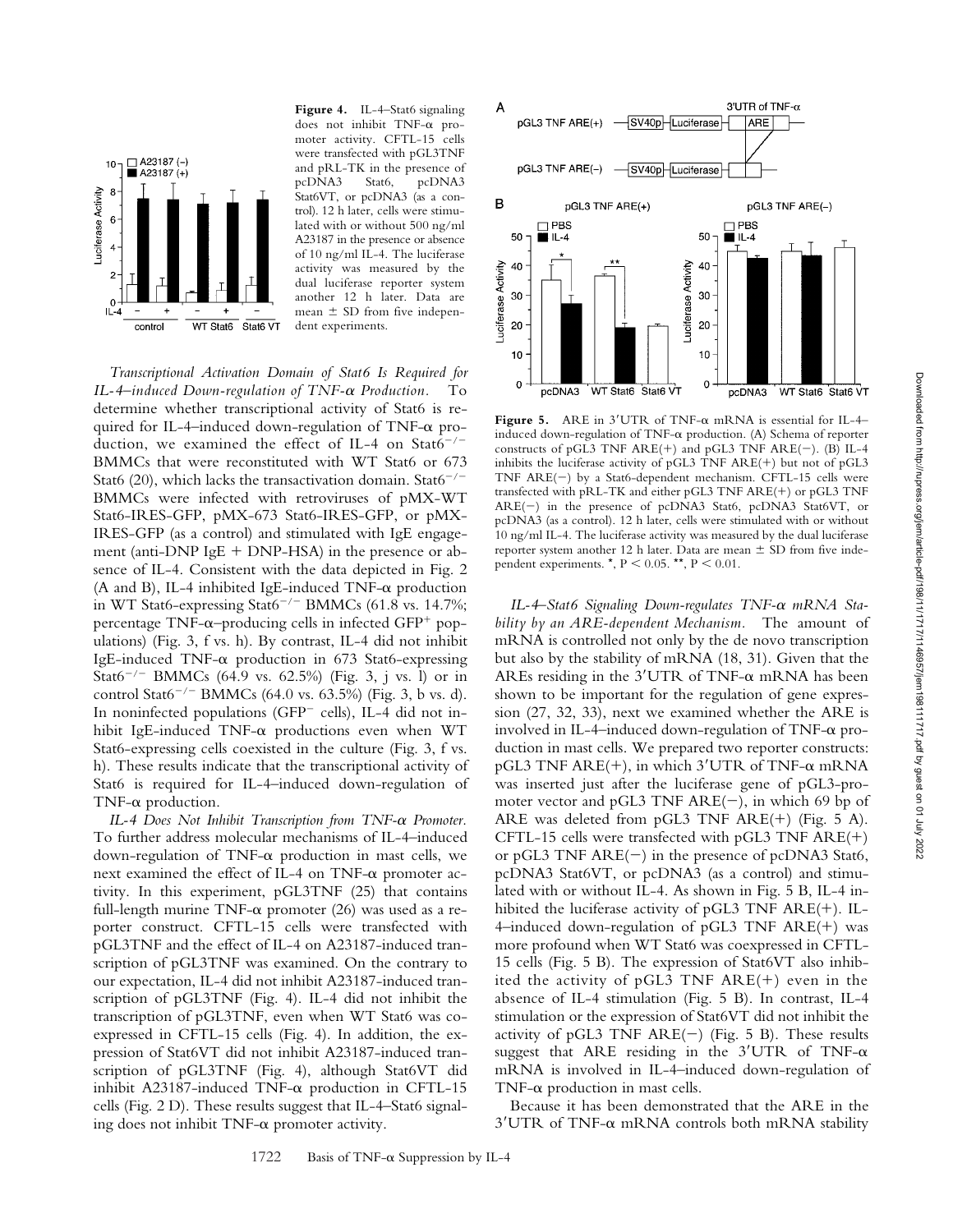

Figure  $6$ . ARE in  $3'$ UTR of TNF- $\alpha$  mRNA induces rapid decay of mRNA in Stat6VT expressing cells. (A) Schema of pTet-BBB ARETNF and pTet-BBB (28). (B) CFTL-15 cells were infected with MSCV-Stat6VT-IRES-Thy1.1 retrovirus or control MSCV-IRES-Thy1.1 retrovirus. Sorted  $Thy1.1<sup>+</sup>$  cells were transfected with either pTet-BBB ARETNF or pTet-BBB in the presence of pTet-Off and G418-resistant clones were selected by limiting dilution. These clones were cultured in the absence of DOX for 4 h to resume transcription from pTet-BBB ARETNF or pTet-BBB, which was followed by the addition of 100 ng/ml DOX to block further transcription. At indicated times after the addition of DOX, total RNA was isolated and Taqman PCR analysis for rabbit -globin and glyceraldehydes-3-phosphate dehydrogenase (as a control) was performed. Representative data from five independent experiments are shown.

and translation (27), next we examined the effect of Stat6 activation on the regulation of ARE-dependent mRNA stability using a more direct system established by Loflin et al. (28). CFTL-15 cells that were infected with Stat6VT retrovirus or control retrovirus were transfected with pTet-BBB ARETNF or pTet-BBB (Fig. 6 A) in the presence of pTet-Off vector. pTet-BBB ARETNF– or pTet-BBB– expressing cells were cultured in the absence of DOX for 4 h to resume transcription of rabbit  $\beta$ -globin from pTet-BBB ARETNF or pTet-BBB. After further transcription was blocked by adding DOX, the amount of rabbit -globin mRNA was examined by Taqman PCR analysis (Fig. 6 B). Even in the absence of Stat6VT expression, the decay of rabbit  $\beta$ -globin mRNA was more rapid in pTet-BBB ARETNF-expressing cells than that in pTet-BBB– expressing cells (Fig. 6 B). Furthermore, the decay of rabbit -globin mRNA was significantly enhanced by the expression of Stat6VT in pTet-BBB ARETNF-expressing cells (Fig. 6 B). On the other hand, the expression of Stat6VT did not affect the decay of rabbit  $\beta$ -globin mRNA in pTet-BBB–expressing cells (Fig. 6 B). These results indicate that Stat6 activation induces TNF- $\alpha$  mRNA destabilization in an ARE-dependent manner.

*Stat6 Activation Induces the Expression of TTP in Mast Cells.* Recently, it has been shown that TTP, the prototype member of a zinc-finger family of RNA binding proteins (16–18), regulates the expression of certain cytokines including TNF- $\alpha$  by destabilizing the mRNA in an AREdependent manner (16, 27, 33). To determine whether



**Figure 7.** IL-4 induces the expression of tristetraprolin (TTP) by a Stat6-dependent mechanism. (A) IL-4 induces the expression of TTP mRNA in BMMCs. WT BMMCs were stimulated with 10 ng/ml IL-4 at  $37^{\circ}$ C. At indicated times after IL-4 stimulation, total RNA was prepared and RT-PCR for TTP and -actin (as a control) was performed. Representative data from five independent experiments are shown. (B) IL-4–induced TTP mRNA expression requires Stat6. WT BMMCs or Stat6<sup>-/-</sup> BMMCs were stimulated with 10 ng/ml IL-4 for 60 min and  $RT-PCR$  for  $TTP$  and  $\beta$ -actin was performed. Representative data from five independent experiments are shown. (C) Stat6 activation is sufficient for the induction of TTP mRNA expression. CFTL-15 cells were infected with pMX-Stat6VT-

IRES-Thy1.1 retrovirus or pMX-IRES-Thy1.1 retrovirus (as a control). Total RNA was prepared from sorted  $Thy1.1<sup>+</sup>$  cells and subjected to RT-PCR analysis for TTP. Representative data from five independent experiments are shown. (D) IL-4 induces TTP expression at protein levels in WT BMMCs but not in Stat6<sup>-/-</sup> BMMCs. WT BMMCs and Stat6<sup>-/-</sup> BMMCs were stimulated with 10 ng/ml IL-4 for 4 h, and whole cell extracts were subjected to Western blotting with anti-TTP antibody. Representative data from four independent experiment are shown. (E) Stat6 directly activates TTP promoter in mast cells. CFTL-15 cells were infected with MSCV-Stat6VT-IRES-Thy1.1 retrovirus or MSCV-IRES-Thy1.1 retrovirus (as a control). Infected cells (Thy1.1 cells) were purified and transfected with either TTP-691Luc, TTP-524Luc, or TTP-691mtLuc in the presence of pRL-TK. 24 h later, firefly luciferase activity of TTP-691Luc, TTP-524Luc, or TTP-691mtLuc was measured and normalized by Renilla luciferase activity of pRL-TK. Data are mean  $\pm$  SD of four independent experiments.  $^{\star}$ , P < 0.01.

TTP is involved in IL-4–induced down-regulation of TNF- $\alpha$  production, we first examined whether IL-4 induced the expression of TTP in mast cells. Interestingly, the expression of TTP mRNA was induced in WT BMMCs within 1 h after IL-4 stimulation (Fig. 7 A). However, the induction of TTP mRNA was absent in IL-4– stimulated Stat6<sup>-/-</sup> BMMCs (Fig. 7 B), indicating that IL-4–induced TTP expression requires the presence of Stat6. Enforced expression of Stat6VT also induced TTP mRNA even in the absence of IL-4 stimulation (Fig. 7 C). IL-4–induced TTP expression was also detected at protein levels in WT BMMCs but not in Stat $6^{-/-}$  BMMCs (Fig. 7 D).

We further examined whether Stat6-mediated TTP expression resulted from the direct activation of TTP promoter by Stat6. As shown in Fig. 7 E, TTP-691Luc, a reporter construct in which murine TTP promoter  $(-691)$ to  $+59$ ) drives the luciferase gene, was significantly activated in CFTL-15 cells that expressed Stat6VT but not in control CFTL-15 cells ( $P < 0.01$ ). In contrast, when the Stat6-binding site was mutated (TTP-691mtLuc), the expression of Stat6VT did not activate the reporter construct (Fig. 7 E). In addition, the expression of Stat6VT did not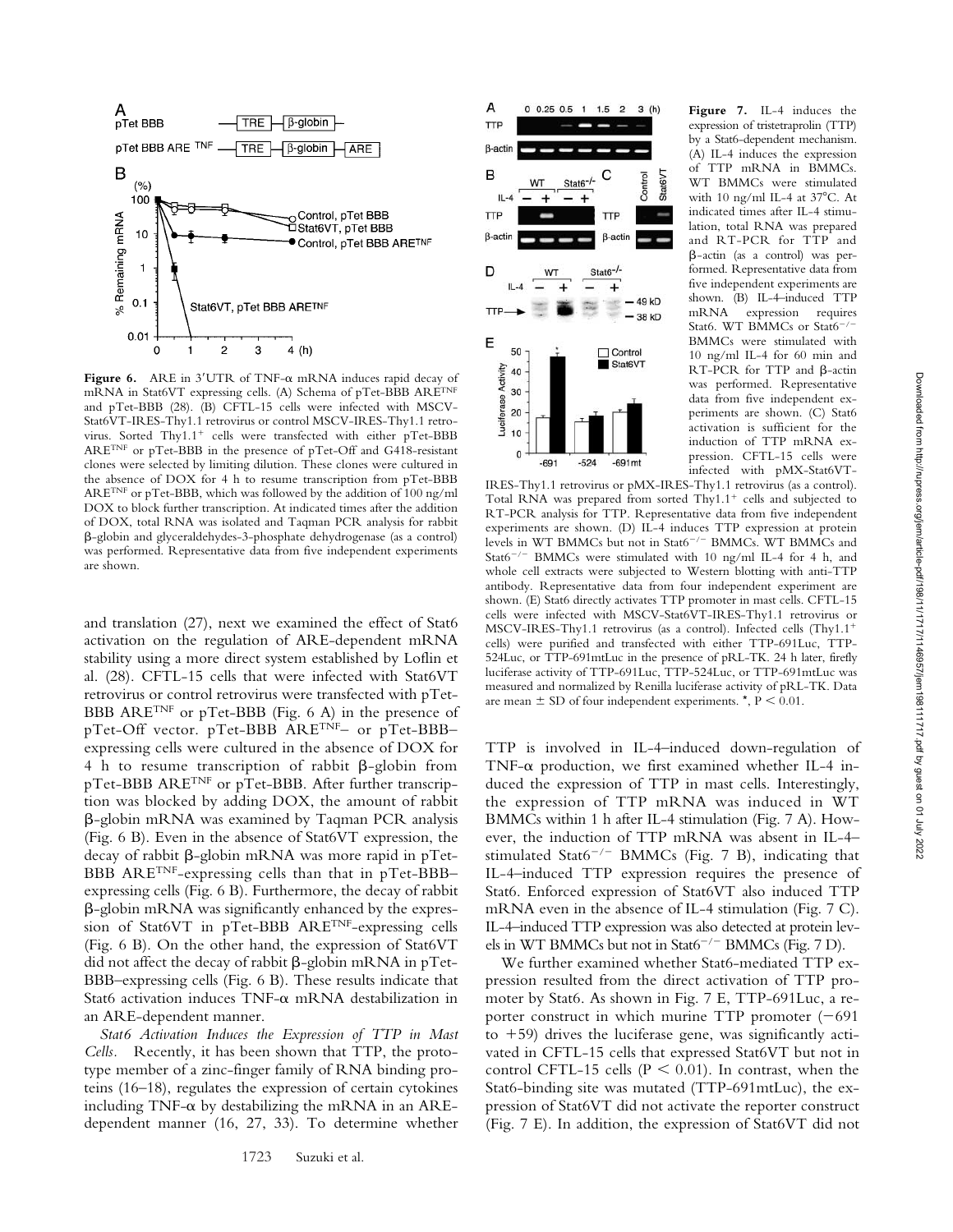

Figure 8. IL-4 does not inhibit TNF- $\alpha$  production in TTP-depleted cells. (A) TTP shRNA A inhibits IL-4–induced TTP expression. CFTL-15 cells were transfected with TTP short hairpin RNA (shRNA) vectors (TTP shRNA A, B, and C) or pSuppressor Neo (as a control) and cultured in the presence of IL-3 and G418 (0.8 mg/ml) for 14 d. G418-resistant cells were stimulated with or without IL-4 for 60 min, and the amount of TTP mRNA was evaluated by RT-PCR. Representative data from five independent experiments are shown. (B) IL-4–induced TTP expression is diminished in A1 and A2 cells. CFTL-15 cells were transfected with TTP shRNA A, and G418-resistant clones (A1 and A2) were selected by limiting dilution. As a control, CFTL-15 cells were transfected with pSuppressor Neo and G418-resistant clone (Ctrl 1) was selected by limiting dilution. These cells were stimulated with or without 10 ng/ml IL-4 for 60 min and the amount of TTP mRNA was evaluated by RT-PCR. Representative data from three independent experiments are shown. (C) IL-4 does not inhibit A23187-induced TNF- $\alpha$  production in A1 and A2 cells. A1 cells, A2 cells, and Ctrl1 cells were stimulated with or without 500 ng/ml A23187 for 24 h in the presence or absence of 10 ng/ml IL-4. The amounts of TNF- $\alpha$  in the supernatant were measured by ELISA. Data are mean  $\pm$ SD from five independent experiments. ND, not detectable.  $*$ ,  $P < 0.01$ .

activate TTP-524Luc, a construct in which the Stat6 binding site was deleted (Fig. 7 E), although TTP-524Luc exhibited an equivalent baseline activity to TTP-691Luc (Fig. 7 E). These results suggest that the activated Stat6 directly induces the transcription from TTP promoter in mast cells.

*TTP Is Required for IL-4–induced Down-regulation of TNF-* $\alpha$ *Production in Mast Cells.* Finally, we examined the effect of TTP depletion on IL-4–induced down-regulation of TNF- $\alpha$  production in mast cells. We prepared several shRNA RNAi constructs and tested the efficiency of the depletion. As shown in Fig. 8 A, TTP shRNA A significantly inhibited the expression of TTP mRNA in IL-4– stimulated CFTL-15 cells. In contrast, TTP shRNA B or TTP shRNA C did not inhibit the expression of TTP mRNA at all (Fig. 8 A). We selected several clones that stably expressed TTP shRNA A and found that IL-4–induced TTP expression was severely decreased in A1 and A2 cells (Fig. 8 B). In contrast, Ctrl 1 cells that were stably transfected with a control construct (pSuppressor Neo) expressed a significant amount of TTP mRNA upon IL-4 stimulation (Fig. 8 B). We compared the effect of IL-4 on  $A23187$ -induced TNF- $\alpha$  production in these clones. Interestingly, A1 and A2 cells, but not Ctrl1 cells, were resistant to IL-4-induced down-regulation of  $TNF-\alpha$  production (Fig. 8 C). These results suggest that TTP is required for IL-4-induced down-regulation of  $TNF-\alpha$  production from activated mast cells.

## **Discussion**

In this paper, we show that IL-4 inhibits  $TNF-\alpha$  production from activated mast cells through a Stat6-dependent TTP expression. First, we found that IL-4 inhibited TNF- $\alpha$ production in mast cells in vitro as well as in vivo by a Stat6-dependent mechanism (Figs. 1–3). Second, we found that IL-4-Stat6 signaling down-regulated  $TNF-\alpha$  mRNA stability in an ARE-dependent manner (Figs. 5 and 6). Third, we found that IL-4 induced the expression of TTP, which promotes ARE-dependent mRNA destabilization (16–18), in mast cells by a Stat6-dependent mechanism (Fig. 7). Finally, depletion of TTP expression by RNAi blocked IL-4-induced down-regulation of TNF-a production in mast cells (Fig. 8). These results indicate that Stat6-induced TTP expression and subsequent ARE-dependent mRNA destabilization are responsible for IL-4–induced down-regulation of TNF- $\alpha$  production in mast cells.

We show that IL-4-Stat6 signaling inhibits  $TNF-\alpha$  production from mast cells that are stimulated not only with IgE engagement (Figs. 1–3) but also with LPS stimulation (not depicted). The antiinflammatory properties of IL-4 are well recognized as important negative regulators of proinflammatory gene expression, especially in monocytes and macrophages (34). Thus, our results indicate that mast cells are also targets of IL-4 to function as an antiinflammatory cytokine. Our findings are consistent with a previous finding by Matsukawa et al.  $(35)$  that TNF- $\alpha$  production in the peritoneal cavity in experimental peritonitis, in which mast  $cell$ -derived TNF- $\alpha$  plays a critical role in the protection of bacterial infection (5, 6), is enhanced in Stat6<sup>-/-</sup> mice.

We have found that transcriptional activity of Stat6 is required for IL-4-induced down-regulation of TNF-a production in mast cells (Fig. 3). In addition, we have found that the expression of D685A Stat6, which exhibits a stronger transcriptional activity than WT Stat6 in mast cells (20), enhances IL-4-induced down-regulation of TNF-a production in mast cells (unpublished data). We have also found that the expression of a constitutively active Stat6VT down-regulates TNF- $\alpha$  production in mast cells (Fig. 2). Although, in addition to Stat6, IL-4R mediates its responses through activation of other pathways, including insulin receptor substrate 1/2 (12), our results indicate that Stat6 is essential for IL-4–induced down-regulation of TNF- $\alpha$  production.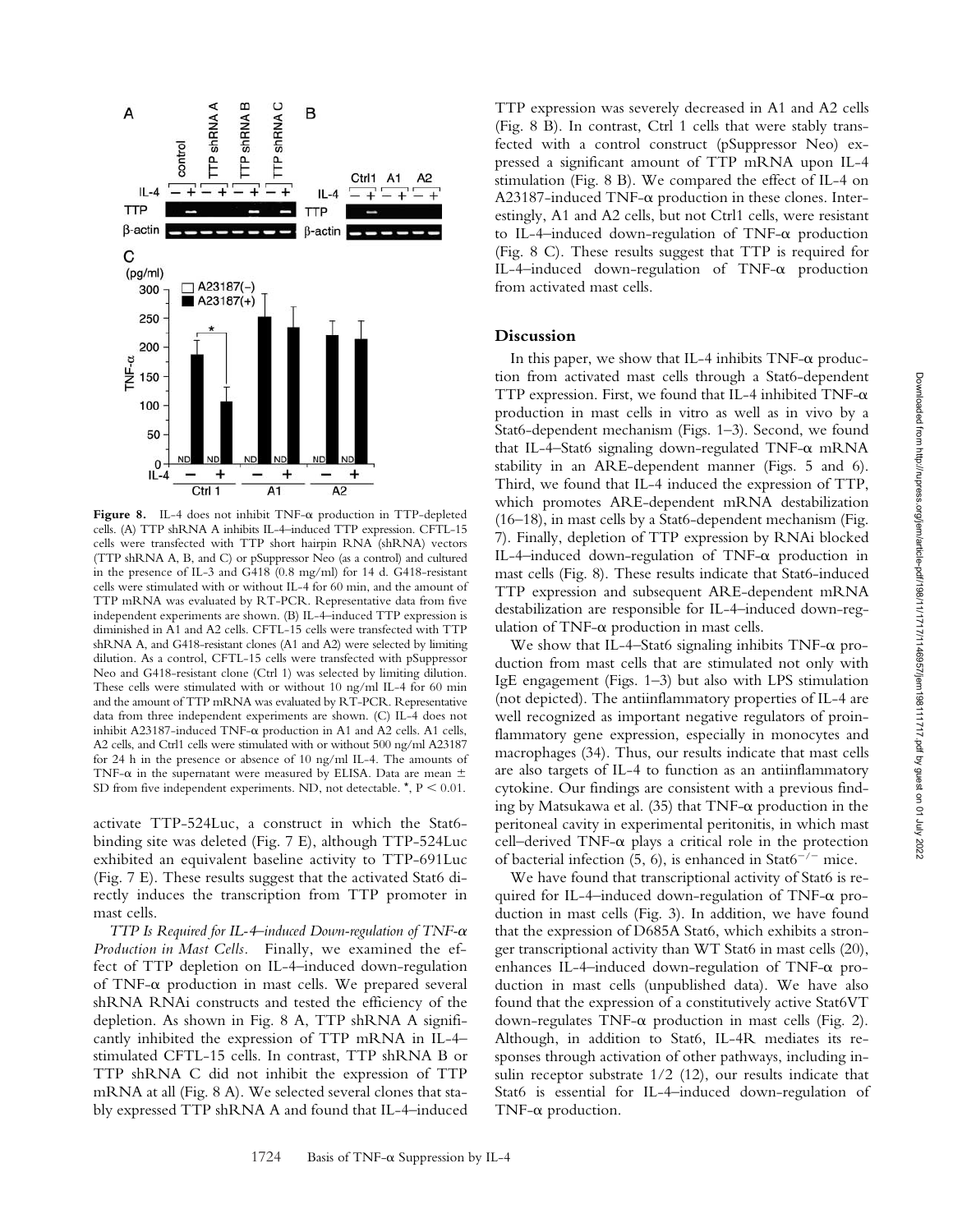We demonstrate that IL-4–induced down-regulation of  $TNF-\alpha$  production results from the ARE-dependent mRNA destabilization (Figs. 5 and 6), but not from the inhibition of TNF- $\alpha$  promoter activity (Fig. 4). Increasing evidence has shown that the presence of ARE in the 3- UTR of transcripts is associated with the regulation of mRNA stability (16–18). Indeed, in the case of TNF- $\alpha$ , the importance of ARE-dependent mRNA destabilization has been demonstrated in vitro as well as in vivo (27, 33), although transcription (36), splicing (37), and protein processing  $(38)$  are also involved in TNF- $\alpha$  production. Because ARE is found in a number of genes (17, 18), it is plausible that IL-4 may inhibit the expression of some other genes through the destabilization of mRNA. This possibility is under investigation in our laboratory.

We show that IL-4–Stat6 signaling induces the expression of TTP in mast cells through Stat6-mediated activation of TTP promoter (Fig. 7). Therefore, together with the findings of IL-4–induced TTP-dependent down-regulation of TNF- $\alpha$  production in mast cells (Fig. 8), our results indicate that Stat6-induced TTP expression mediates  $ARE-dependent destination of TNF- $\alpha$  mRNA in mast$ cells. The importance of TTP in the regulation of TNF- $\alpha$ production has been clearly demonstrated using TTP-deficient ( $TTP^{-/-}$ ) mice (33, 39, 40). The phenotype of  $TTP^{-/-}$  mice, including cachexia, dermatitis, conjunctivitis, and destructive arthritis, can be largely prevented by the neutralization of TNF- $\alpha$  (39), implicating an excess of circulating TNF- $\alpha$  in the pathogenesis of TTP<sup>-/-</sup> mice. In addition, it has been demonstrated that macrophages derived from  $TTP^{-/-}$  mice produce more TNF- $\alpha$  mRNA than macrophages from WT mice (40). Moreover, TNF- $\alpha$ mRNA has been shown to be markedly stabilized in  $TTP^{-/-}$  cells (33), implicating TTP as an important stimulator of decay of  $TNF-\alpha$  mRNA. It has also been shown recently that TTP recruits the exosome to ARE-containing mRNA and thereby promotes the rapid decay of the mRNA (41). Thus, our findings that IL-4–Stat6 signaling induces the expression of TTP provide a novel insight into the ARE-dependent gene regulation in IL-4–rich environments such as allergic diseases or parasitic infection.

As aforementioned, our results indicate that IL-4 prevents TNF- $\alpha$  production from mast cells through Stat6induced TTP expression (Figs. 7 and 8). IL-10, another antiinflammatory cytokine, also inhibits the production of  $TNF-\alpha$  through an ARE-dependent mechanism (42). However, interestingly, the molecular basis for the IL-10– induced inhibition is different from that of IL-4. It has been shown that IL-10–induced down-regulation of TNF- $\alpha$ production does not require the presence of TTP and does not alter mRNA stability (42). Instead, IL-10–induced down-regulation of TNF- $\alpha$  production is exerted through the inhibition of p38 mitogen-activated protein (MAP) kinase–mediated translation of TNF- $\alpha$  (42). It has also been demonstrated that p38 MAP kinase phosphorylates TTP protein (43, 44), and that the phosphorylated TTP loses its activity (44). Because it has been shown that IL-10 inhibits

p38 MAP kinase (42), IL-10 may also inhibit TNF- $\alpha$  production by inhibiting p38 MAP kinase–mediated inactivation of TTP.

In conclusion, we have shown that IL-4–Stat6 signaling induces the expression of TTP in mast cells and, thus, down-regulates TNF- $\alpha$  production by destabilizing mRNA in an ARE-dependent manner. Because an excess of TNF- $\alpha$  is involved in many inflammatory diseases, including rheumatoid arthritis (45) and idiopathic inflammatory bowel diseases (46), the modulation of IL-4–Stat6 signaling may be useful as a therapeutic tool for rheumatoid arthritis or inflammatory bowel disease through the inhibition of TNF- $\alpha$  production.

We thank Drs. S. Akira and K. Takeda for Stat $6^{-/-}$  mice, Dr. T. Kitamura for pMX-IRES-GFP vector, Dr. H. Karasuyama for X63-IL-3 cells, Dr. J.N. Ihle for murine Stat6 cDNA, Dr. P.J. Blackshear for 2.1-kb fragment of murine TTP promoter, Drs. M.A. Brown and W.E. Paul for CFTL-15 cells, Dr. P. Marrack for MSCV-IRES-Thy1.1 vector, Dr. E.W. Gelfand for pGL3TNF vector, Dr. A.B. Shyu for pTet-BBB and pTet-BBB ARETNF vectors, and Dr. K. Hirose for valuable discussion.

This work was supported in part by grants from Special Coordination Funds of the Ministry of Education, Culture, Sports, Science and Technology, the Japanese government, and Health Science Research Grants, Japan. K. Suzuki was supported in part by Japan Society for the Promotion of Science Research Fellowships for Young Scientists.

*Submitted: 2 October 2003 Accepted: 17 October 2003*

#### **References**

- 1. Metcalfe, D.D., D. Baram, and Y.A. Mekori. 1997. Mast cells. *Physiol. Rev.* 77:1033–1079.
- 2. Gordon, J.R., and S.J. Galli. 1990. Mast cells as a source of both preformed and immunologically inducible  $TNF-\alpha/$ cachectin. *Nature.* 346:274–276.
- 3. Gordon, J.R., and S.J. Galli. 1991. Release of both preformed and newly synthesized tumor necrosis factor  $\alpha$  (TNF--)/cachectin by mouse mast cells stimulated via the FcRI. A mechanism for the sustained action of mast cell–derived TNF-α during IgE-dependent biological responses. *J. Exp. Med.* 174:103–107.
- 4. Thomas, P.S. 2001. Tumor necrosis factor- $\alpha$ : the role of this multifunctional cytokine in asthma. *Immunol. Cell Biol.* 79: 132–140.
- 5. Echtenacher, B., D.N. Mannel, and L. Hultner. 1996. Critical protective role of mast cells in a model of acute septic peritonitis. *Nature.* 381:75–77.
- 6. Malaviya, R., T. Ikeda, E. Ross, and S.N. Abraham. 1996. Mast cell modulation of neutrophil influx and bacterial clearance at sites of infection through TNF- $\alpha$ . *Nature*. 381:77-80.
- 7. Zhang, Y., B.F. Ramos, and B.A. Jakschik. 1992. Neutrophil recruitment by tumor necrosis factor from mast cells in immune complex peritonitis. *Science.* 258:1957–1959.
- 8. Biedermann, T., M. Kneilling, R. Malihammer, K. Maier, C.A. Sander, G. Kollias, S.L. Kunkel, L. Hultner, and M. Rocken. 2000. Mast cells control neutrophil recruitment during T cell–mediated delayed-type hypersensitivity reac-

1725 Suzuki et al.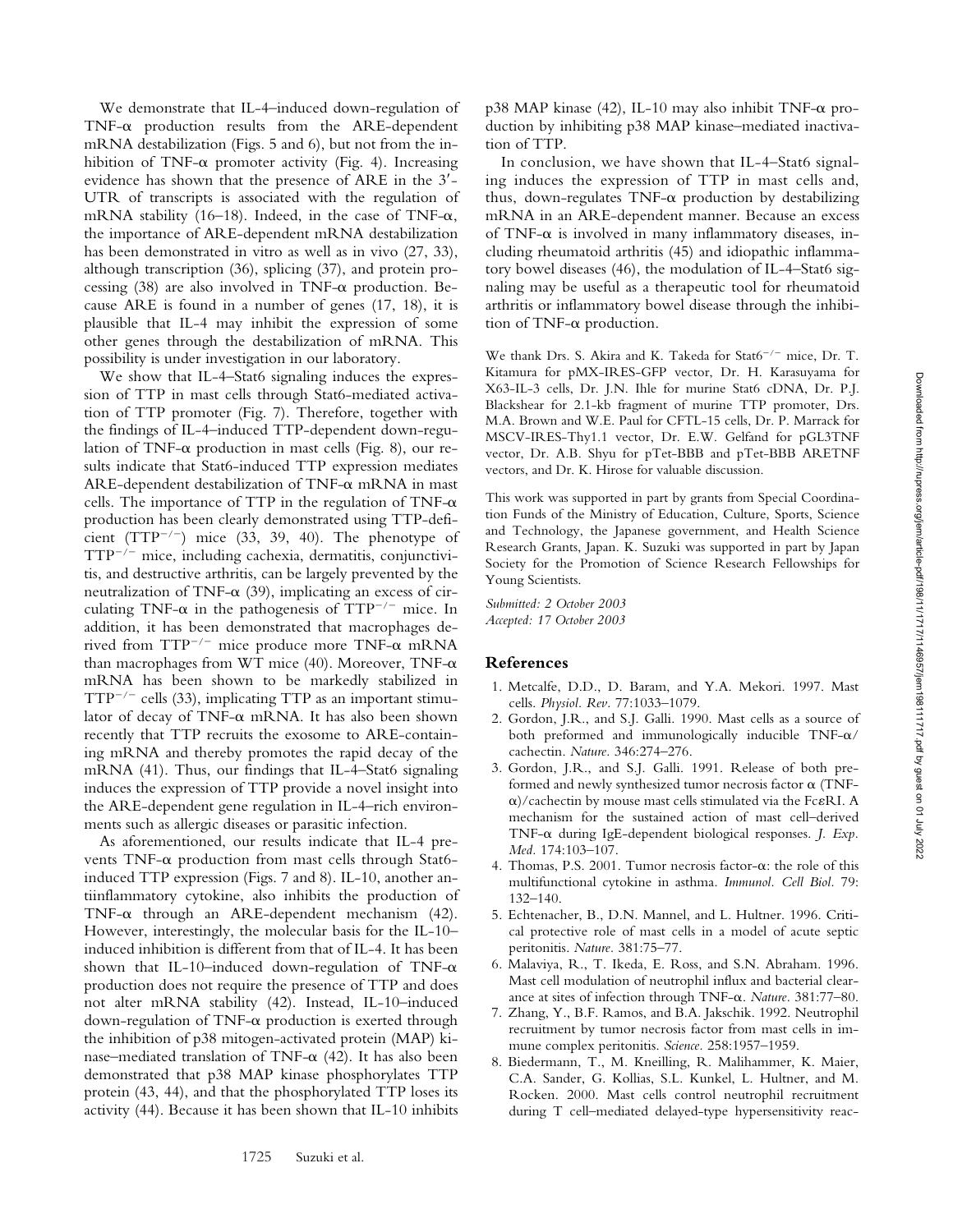tions through tumor necrosis factor and macrophage inflammatory protein 2. *J. Exp. Med.* 192:1441–1451.

- 9. Lee, D.M., D.S. Friend, M.F. Gurish, C. Benoist, D. Mathis, and M.B. Brenner. 2002. Mast cells: a cellular link between autoantibodies and inflammatory arthritis. *Science.* 297:1689– 1692.
- 10. Ji, H., A. Pettit, K. Ohmura, A. Ortiz-Lopez, V. Duchatelle, C. Degott, E. Gravallese, D. Mathis, and C. Benoit. 2002. Critical roles for interleukin 1 and tumor necrosis factor  $\alpha$  in antibody-induced arthritis. *J. Exp. Med.* 196:77–85.
- 11. Wershil, B.K., Z.S. Wang, J.R. Gordon, and S.J. Galli. 1991. Recruitment of neutrophils during IgE-dependent cutaneous late phase reactions in the mouse is mast cell-dependent. Partial inhibition of the reaction with antiserum against tumor necrosis factor-α. *J. Clin. Invest.* 87:446–453.
- 12. Nelms, K., A.D. Keegan, J. Zamorano, J.J. Ryan, and W.E. Paul. 1999. The IL-4 receptor: signaling mechanisms and biologic functions. *Annu. Rev. Immunol.* 17:701–738.
- 13. Wurster, A.L., T. Tanaka, and M.J. Grusby. 2000. The biology of Stat4 and Stat6. *Oncogene.* 19:2577–2584.
- 14. Yeatman, C.F., II, S.M. Jacobs-Helber, P. Mirmonsef, S.R. Gillespie, L.A. Bouton, H.A. Collins, S.T. Sawyer, C.P. Shelburne, and J.J. Ryan. 2000. Combined stimulation with the T helper cell type 2 cytokines interleukin (IL)-4 and IL-10 induces mouse mast cell apoptosis. *J. Exp. Med.* 192: 1093–1103.
- 15. Ryan, J.J., S. DeSimone, G. Klisch, C. Shelburne, L.J. MeReynolds, K. Han, R. Kovacs, P. Mirmonsef, and T.F. Huff. 1998. IL-4 inhibits mouse mast cell Fc&RI expression through a STAT6-dependent mechanism. *J. Immunol.* 161: 6915-6923.
- 16. Blackshear, P.J. 2002. Tristetraprolin and other CCCH tandem zinc-finger proteins in the regulation of mRNA turnover. *Biochem. Soc. Trans.* 30:945–952.
- 17. Zhang, T., V. Kruys, G. Huez, and C. Gueydan. 2002. AUrich element-mediated translational control: complexity and multiple activities of trans-activating factors. *Biochem. Soc. Trans.* 30:952–958.
- 18. Bevilacqua, A., M.C. Ceriani, S. Capaccioli, and A. Nicolin. 2003. Post-transcriptional regulation of gene expression by degradation of messenger RNAs. *J. Cell. Physiol.* 195:356– 372.
- 19. Takeda, K., T. Tanaka, W. Shi, M. Matsumoto, M. Minami, S. Kashiwamura, K. Nakanishi, N. Yoshida, T. Kishimoto, and S. Akira. 1996. Essential role of Stat6 in IL-4 signalling. *Nature.* 380:627–630.
- 20. Suzuki, K., H. Nakajima, S. Kagami, A. Suto, K. Ikeda, K. Hirose, T. Hiwasa, K. Takeda, Y. Saito, S. Akira, and I. Iwamoto. 2002. Proteolytic processing of Stat6 signaling in mast cells as a negative regulatory mechanism. *J. Exp. Med.* 196: 27–38.
- 21. Daniel, C., A. Salvekar, and U. Schindler. 2000. A gain-offunction mutation in STAT6. *J. Biol. Chem.* 275:14255– 14259.
- 22. Kaneko, M., A. Schimming, G.J. Gleich, and H. Kita. 2000. Ligation of IgE receptors causes an anaphylactic response and neutrophil infiltration but does not induce eosinophilic inflammation in mice. *J. Allergy Clin. Immunol.* 105:1202–1210.
- 23. Nosaka, T., T. Kawashima, K. Misawa, K. Ikuta, A.L. Mui, and T. Kitamura. 1999. STAT5 as a molecular regulator of proliferation, differentiation and apoptosis in hematopoietic cells. *EMBO J.* 18:4754–4765.
- 24. Mitchell, T.C., D. Hildeman, R.M. Kedl, T.K. Teague, B.C.

Schaefer, J. White, Y. Zhu, J. Kappler, and P. Marrack. 2001. Immunological adjuvants promote activated T cell survival via induction of Bcl-3. *Nat. Immunol.* 2:397–402.

- 25. Ishizuka, T., H. Kawasome, N. Terada, K. Takeda, P. Gerwins, G.M. Keller, G.L. Johnson, and E.W. Gelfand. 1998. Stem cell factor augments Fc&RI-mediated TNF- $\alpha$  production and stimulates MAP kinases via different pathway in MC/9 mast cells. *J. Immunol.* 161:3624–3630.
- 26. Beutler, B., and T. Brown. 1991. A CAT reporter construct allows ultrasensitive estimation of TNF synthesis, and suggests that the TNF gene has been silenced in non-macrophage cell lines. *J. Clin. Invest.* 87:1336–1344.
- 27. Kontoyiannis, D., M. Pasparakis, T.T. Pizarro, F. Cominelli, and G. Kollias. 1999. Impaired on/off regulation of TNF biosynthesis in mice lacking TNF AU-rich elements: Implications for joint and gut-associated immunopathologies. *Immunity.* 10:387–398.
- 28. Loflin, P., C.-Y.A. Chen, and A.-B. Shyu. 1999. Unraveling a cytoplasmic role for hnRNP D in the in vivo mRNA destabilization directed by the AU-rich element. *Genes Dev.* 13: 1884–1897.
- 29. Ikeda, K., H. Nakajima, K. Suzuki, S. Kagami, K. Hirose, A. Suto, Y. Saito, and I. Iwamoto. 2003. Mast cells produce interleukin-25 upon FcRI-mediated activation. *Blood.* 101: 3594–3596.
- 30. Lai, W.S., M.J. Thompson, G.A. Taylor, Y. Liu, and P.J. Blackshear. 1995. Promoter analysis of Zfp-36, the mitogeninducible gene encoding the zinc finger protein tristetraprolin. *J. Biol. Chem.* 270:25266–25272.
- 31. Wilusz, C.J., M. Wormington, and S.W. Peltz. 2001. The cap-to-tail guide to mRNA turnover. *Nat. Rev. Mol. Cell Biol.* 2:237–246.
- 32. Keffer, J., L. Probert, H. Cazlaris, S. Georgopoulos, E. Kaslaris, D. Kioussis, and G. Kollias. 1991. Transgenic mice expressing human tumour necrosis factor: a predictive genetic model of arthritis. *EMBO J.* 13:4025–4031.
- 33. Carballo, E., W.S. Lai, and P.J. Blackshear. 1998. Feedback inhibtion of macrophage tumor necrosis factor- $\alpha$  production by tristetraprolin. *Science.* 281:1001–1005.
- 34. Levings, M.K., and J.W. Schrader. 1999. IL-4 inhibits the production of TNF- $\alpha$  and IL-12 by STAT6-dependent and -independent mechanisms. *J. Immunol.* 162:5224–5229.
- 35. Matsukawa, A., M.H. Kaplan, C.M. Hogaboam, N.W. Lukacs, and S.L. Kunkel. 2001. Pivotal role of signal transducer and activator of transcription (Stat) 4 and Stat6 in the innate immune response during sepsis. *J. Exp. Med.* 193:679– 688.
- 36. Collart, M.A., P. Baeuerle, and P. Vassalli. 1990. Regulation of tumor necrosis factor  $\alpha$  transcription in macrophages: involvement of four  $\kappa$ B-like motifs and of constitutive and inducible forms of NF-KB. *Mol. Cell. Biol.* 4:1498-1506.
- 37. Osman, F., N. Jarrous, Y. Ben-Asouli, and R. Kaempfer. 1999. A cis-acting element in the 3'-untranslated region of human TNF- $\alpha$  mRNA renders splicing dependent on the activation of protein kinase PKR. *Genes Dev.* 13:3280–3293.
- 38. Peschon, J.J., J.L. Slack, P. Reddy, K.L. Stocking, S.W. Sunnarborg, D.C. Lee, W.E. Russell, B.J. Castner, R.S. Johnson, J.N. Fitzner, et al. 1998. An essential role for ectodomain shedding in mammalian development. *Science.* 282:1281– 1284.
- 39. Taylor, G.A., E. Carballo, D.M. Lee, W.S. Lai, M.J. Tompsson, D.D. Patel, D.I. Schenkman, G.S. Gilkeson, H.E. Broxmeyer, B.F. Haynes, and P.J. Blackshear. 1996. A